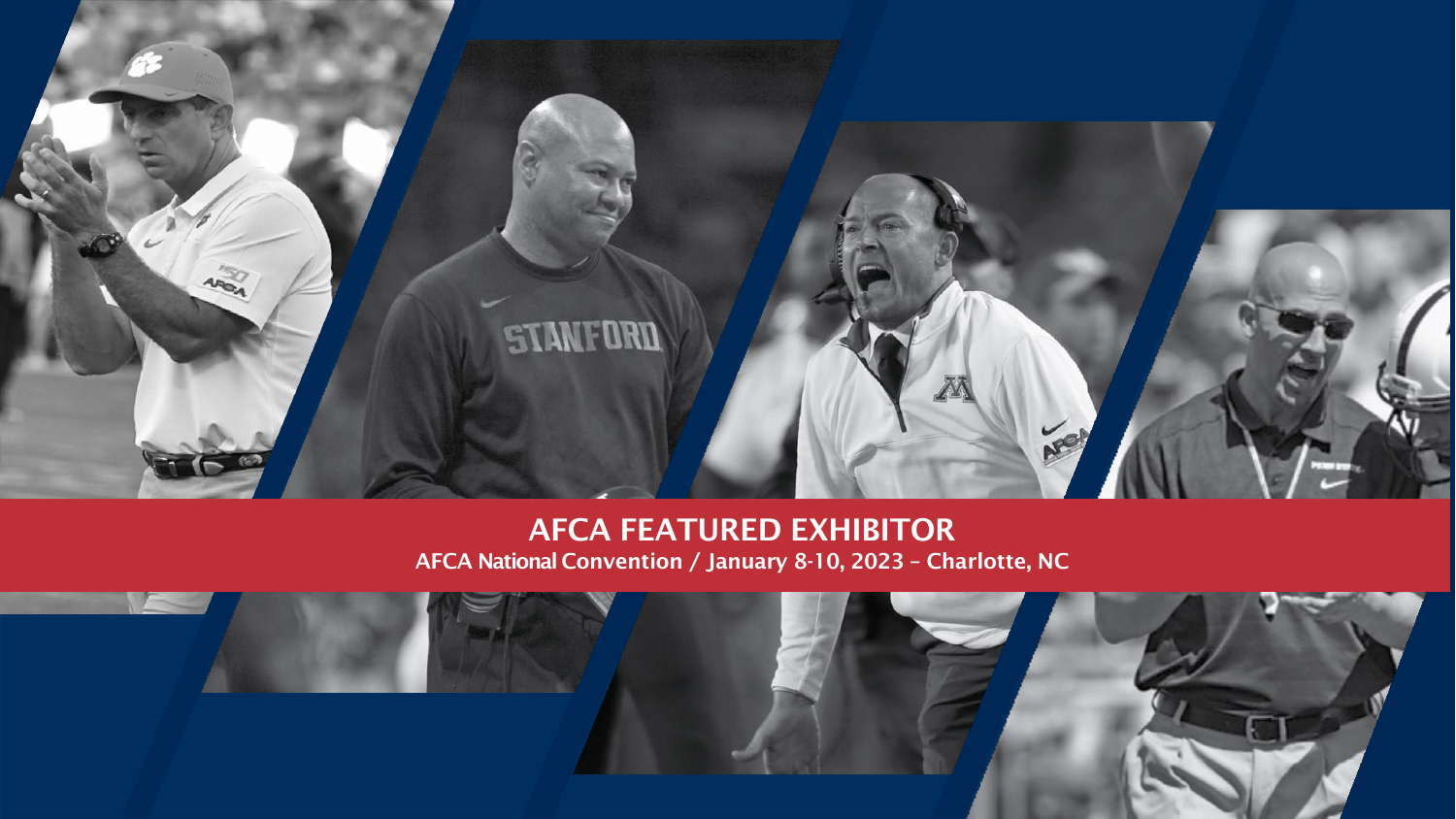# AFCA FEATURED EXHIBITOR AFCA National Convention

January 8-10, 2023 – Charlotte, NC

The American Football Coaches Association (AFCA) will hold its national convention in Charlotte, January 8-10, 2023. With an estimated 7,000 coaches expected in attendance, a jam-packed lineup of highly anticipated educational sessions and in-demand, prominent keynote speakers; this year has the makings of a memorable event. AFCA Exhibitors will have the ability to secure a "Featured Exhibitor" Convention Sponsorship. These companies have an incredible opportunity for deep event integration and national exposure to influential, buying football programs.

#### **AS A FEATURED EXHIBITOR, YOUR BUSINESS RECEIVES:**

- $10'$  x  $10'$  Premium Booth\*
- Recognition as a Featured Exhibitor in two signs located in high traffic areas throughout exhibit area
- Half page, full color advertisement in the Official AFCA Convention Program
- Mobile App push notification during Convention (1)
- Featured Exhibitor group social media post sent to membership prior to Convention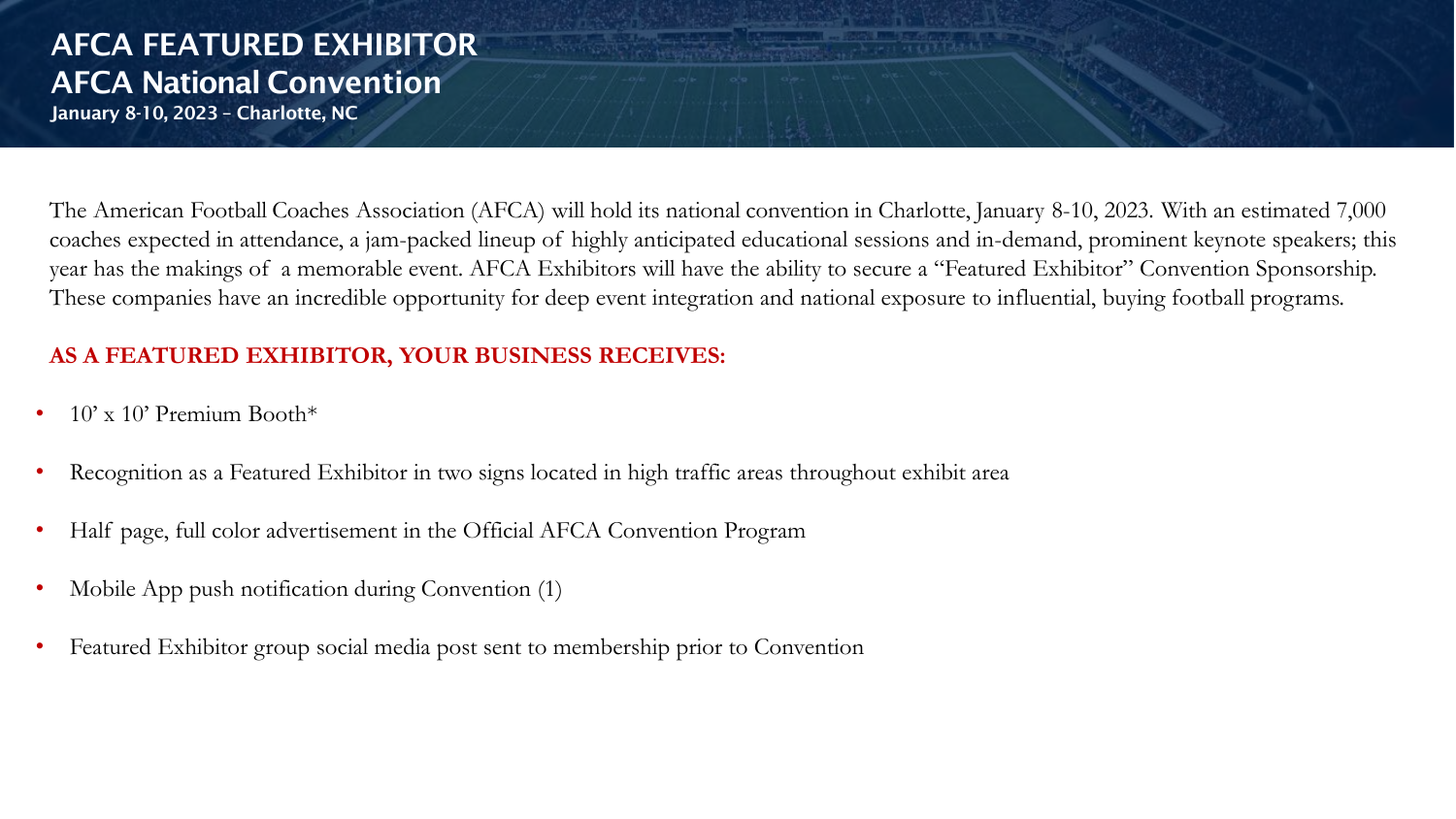## AFCA FEATURED EXHIBITOR AFCA National Convention

- January 8-10, 2023 Charlotte, NC
- Complimentary Lead Retrieval Software App or Handheld Scanner upon request (\$425 value)
- Exhibit Hall Concession Stand Vouchers \$100 voucher credit
- Exhibitor Badge Allotment 2x Per Exhibitor Agreement
- Opportunity to secure complimentary meeting room / hospitality space at a Convention hotel (space based upon availability and event must be held outside Convention formal education hours)
- Opportunity to sponsor a premium event or a promotional item at Convention for an additional discounted fee (menu of options and pricing upon request)

\* Exhibit booth space included in sponsorship. Additional booth square footage can be added for an additional fee. Booth assembly cost responsibility of exhibitor.

#### **INVESTMENT:** \$7,500